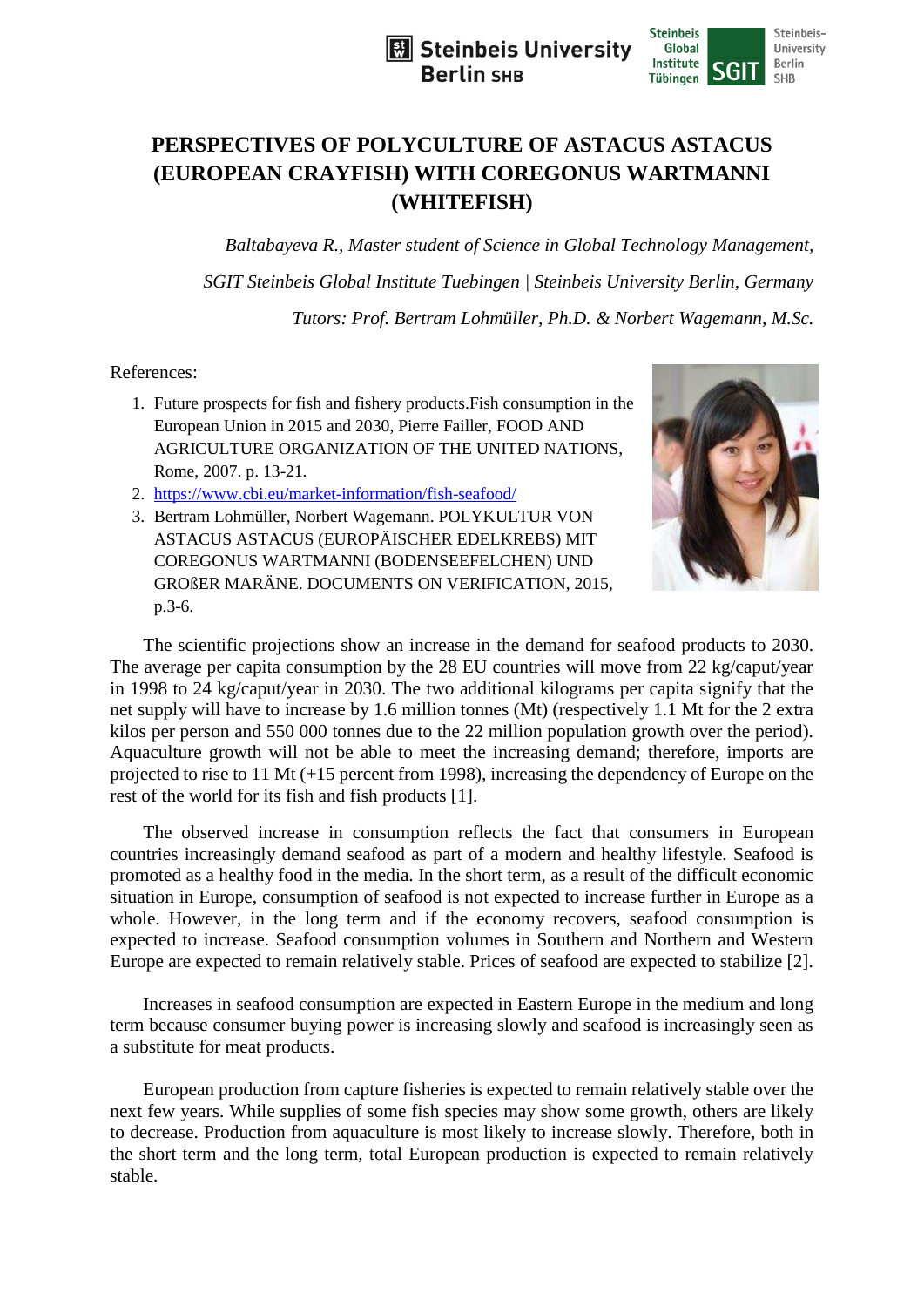The increase in production from aquaculture is stimulated by the European Commission which aims to increase EU aquaculture production in order to become less dependent on imports from outside the EU. The European Commission invests in research initiatives focusing on aquaculture of both local and exotic fish species [2].

Most of the world fisheries today are either overexploited or in a state of full exploitation because of greater fishing effort and increased competition between fishers, vessels or nations over the resource. National governments, development agencies and development practitioners and scholars around the world are working hard on how best to manage the fisheries resources without compromising the biological, economic and social objectives for the benefit of present and future generations.



Astacus astacus (European crayfish) was originally often inhabited in almost all European rivers, lakes and ponds. It was a popular delicatessen fish product with its good availability and its savory meat for a long time. Through the acquisition of the American signal cancer (Pacifastacusleniusculus) and the Galician crayfish (Procambarus clarkia) Astacus astacus (European crayfish) was almost exterminated. These two entrained cancers brought Oomycetes (algae / fungus-like pathogens), which is does not affect themselves; their transferring to Astacus in a short time in most cases its leads to death. Thus, this wave of infection was - the so-called plague of cancer - a result of which, during the last century has seen a dramatic reduction in the number of home cancer. They survived only a few waters in Europe and now are listed in the red list of endangered species.

For resistance breeding was lack of resistant strains for Astacus astacus is only research on the types of pathogens, but without any further attempts. This should be started in the main proceedings, after genetic tests of Astacus individuals in whom currently socialization with American species could be proved.

The whitefish has been for centuries a valued food fish whose catches have been reduced by the reduction of the phosphate containing in Bodensee based on that related to Coregonen species imported from Canada in order to meet existing demand. About whitefish from own breeding is repeatedly discussed, but still was nothing implemented. There are breeding farms, where is able to increase the breeding in recirculation systems and provide the conditions for the annual fry (young fish in their first year) as part of a research project on strengthening of flat or declining young fish heads in some high mountain lakes in Germany and Switzerland.

There is described current state of technology and research of the project. At the scheduled Project of polyculture Astacus with Coregonen are currently specified no experience in extensive research among experts and publications**.** The behavioral biology and common nutritional base, as well as the fact that at the certain appropriate size of types can be grow at the one socialization suggests that a polyculture can be successful. The conditions under which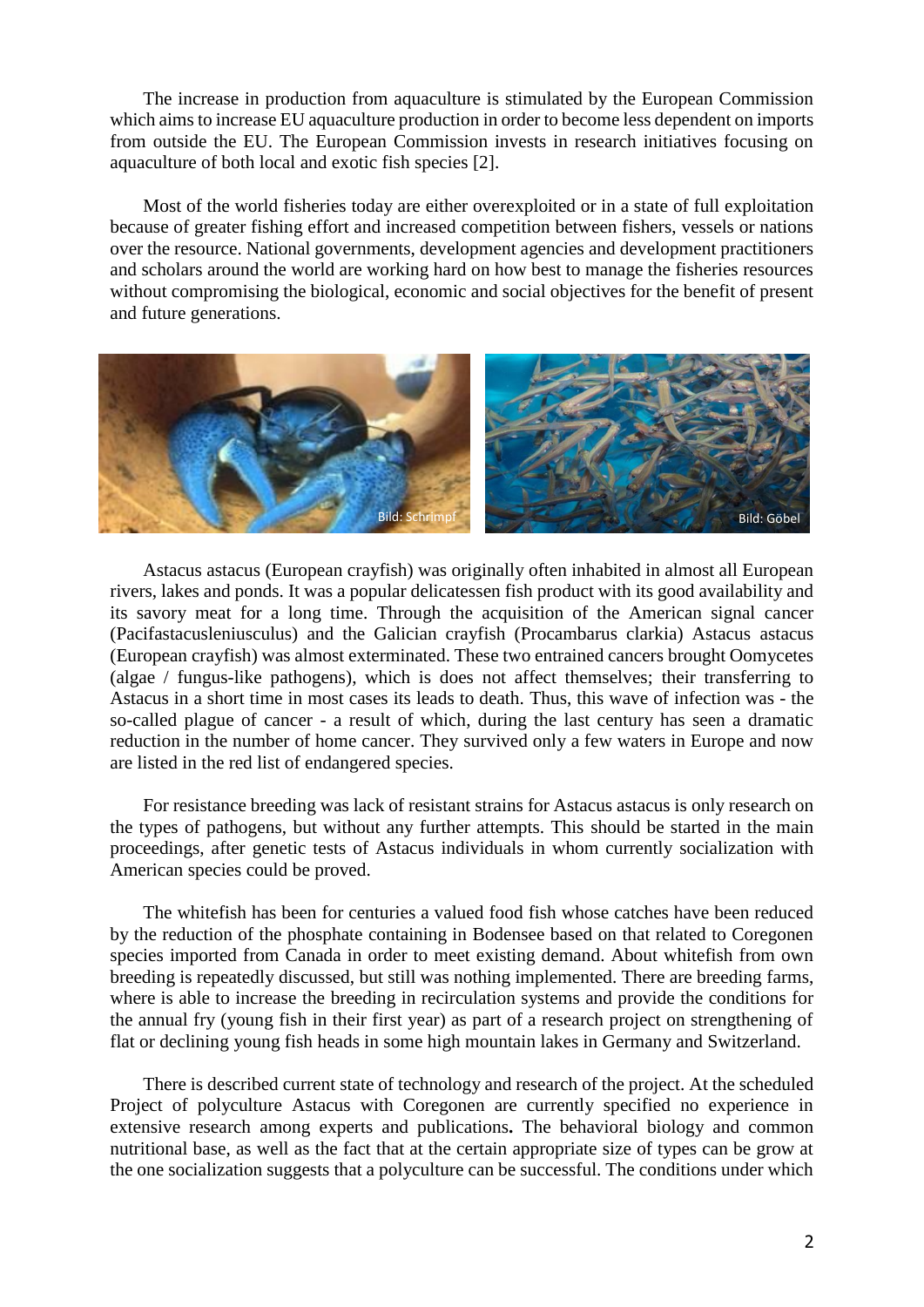such production is biologically possible and economically viable, it must be established in the main project [3].

The aim of the scientific research is to evaluation of the economic potential of the BMBF research project Polyculture of Astacus astacus (European crayfish) with Coregonus wartmanni (whitefish).

The research problem is the economical and biological verification of polyculture Astacus astacus (crayfish) with Coregonus wartmanni (whitefish) in different intensity stages in ponds and possibility of recycling systems that can be operated economically efficient.

In the scheduled main project is to be tested in a pilot plant, if it is possible to generate the Astacus in association with Coregonus as co-product of aquaculture. In the preparatory phase were collected and selected the water by suitable research partners, which are responsible for the study of polyculture in the feasibility phase. In the exploratory phase has been defined (objectives, indicators, research priorities, etc.) for the planned stages of feasibility of the study. In feasibility stage will be examined whether is possible one polyculture with Astacus astacus and Coregonus in different intensity stages in pond and circular economy and can be sensible economically operated.

In the planned feasibility phase will be tested in a pilot installation the possibility to generate the Astacus in association with Coregonus as co-product of aquaculture. It could be first successful 2 top products of aquaculture under utilization of synergy effects in parallel in the same waters. The demands on habitat and food, and the expected behavior towards each other can expect a successful cooperation. One problem with fish farming, namely with the accumulation of unaccepted fish feed on the pond floor, it´s connected with flush debris and appropriate cleaning effort should be mitigated considerably because just there the Astacus staying for feed intake. In the farms is possible again rationally to use unneeded water treatment facilities of the old ponds that in abundance. In the process it should be checked different degrees of eco-friendly extensive farming, in which part of the economic use it's possible.

During this research will be also disclosed and defined following essential for the project issues:

- Exploration and description of the biological production process
- Illustration of the supply chain, including procurement of breeding and fodder production, logistics and distribution.
- Development of services such as plant monitoring and services for aquaculture
- Cost analysis, such as Investment costs (depreciation), energy costs, food costs, labor cost structure in the production, utilization of breeding ponds, logistics costs, etc.
- Multiplication and scaling of research results to other interested companies [3].

The contribution of a bio-based economy is the main thing is that different polyculture and methods are developed, will be made available in the future are used by the third party. Already, there is an interest, for example, for fishermen regarding circulation systems as well as an interest of fish breeding for polyculture were logged in the pond. After a successful completion of the research results can be thus multiplied and scaled. Here also the international potential is considered quite deliberately [3].

The use of fish aquaculture breeding methods for polyculture will allow increasing fish and crustacean production in this project specifically European crayfish and whitefish**.**